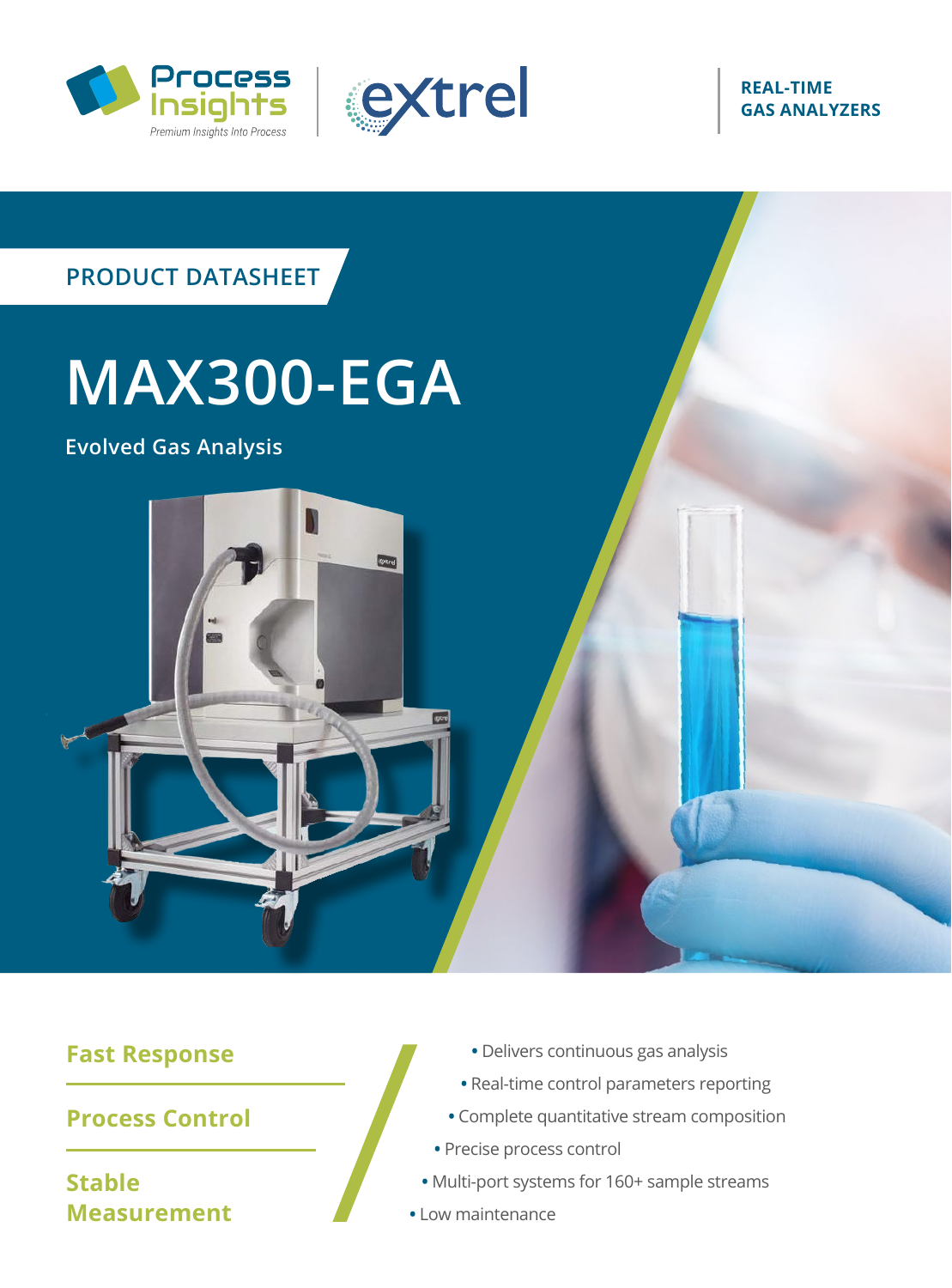# **SPECIFICATIONS**

# **System Highlights**

| <b>Heated transfer line:</b> | Length: 2 m<br>200°C standard<br>300 and 400°C options available                                                                   |
|------------------------------|------------------------------------------------------------------------------------------------------------------------------------|
| <b>Mass analyzer:</b>        | 19 mm quadrupole filter                                                                                                            |
| <b>Operating frequency:</b>  | 1.2 MHz                                                                                                                            |
| <b>Analysis rate:</b>        | <0.4 seconds per component                                                                                                         |
| <b>Mass range:</b>           | 1-200 amu standard<br>- 1-300, and 1-500 amu options available                                                                     |
|                              | <b>Detectable components:</b> Any gas or vapor with a molecular weight or fragment ion within the<br>mass range                    |
| <b>Dynamic range:</b>        | Can measure components from 100% to 10 ppb <sup>*</sup>                                                                            |
| lonizer:                     | Disposable El source<br>- Plug and Play for ease of maintenance<br>- Filaments: One active and one spare with automatic switchover |

# **Installation Requirements**

| <b>Recommended</b><br>power supply:    | 110 VAC, 50/60 Hz, 10 A circuit<br>220 VAC 50/60 Hz, 10 A circuit |
|----------------------------------------|-------------------------------------------------------------------|
| <b>Output power:</b>                   | Nominal: 700 W<br>Maximum: 770 W                                  |
| Ambient temperature: 55-80°F (13-27°C) |                                                                   |
| <b>Relative humidity:</b>              | 0-90% non-condensing                                              |
| <b>Area classification:</b>            | General purpose                                                   |
| <b>Analyzer weight:</b>                | Approximately 165 lbs (75 kg)                                     |
| <b>Analyzer dimensions:</b>            | Height: 23.5" (60 cm) Width: 26.5" (68 cm) Depth: 19.0" (49 cm)   |